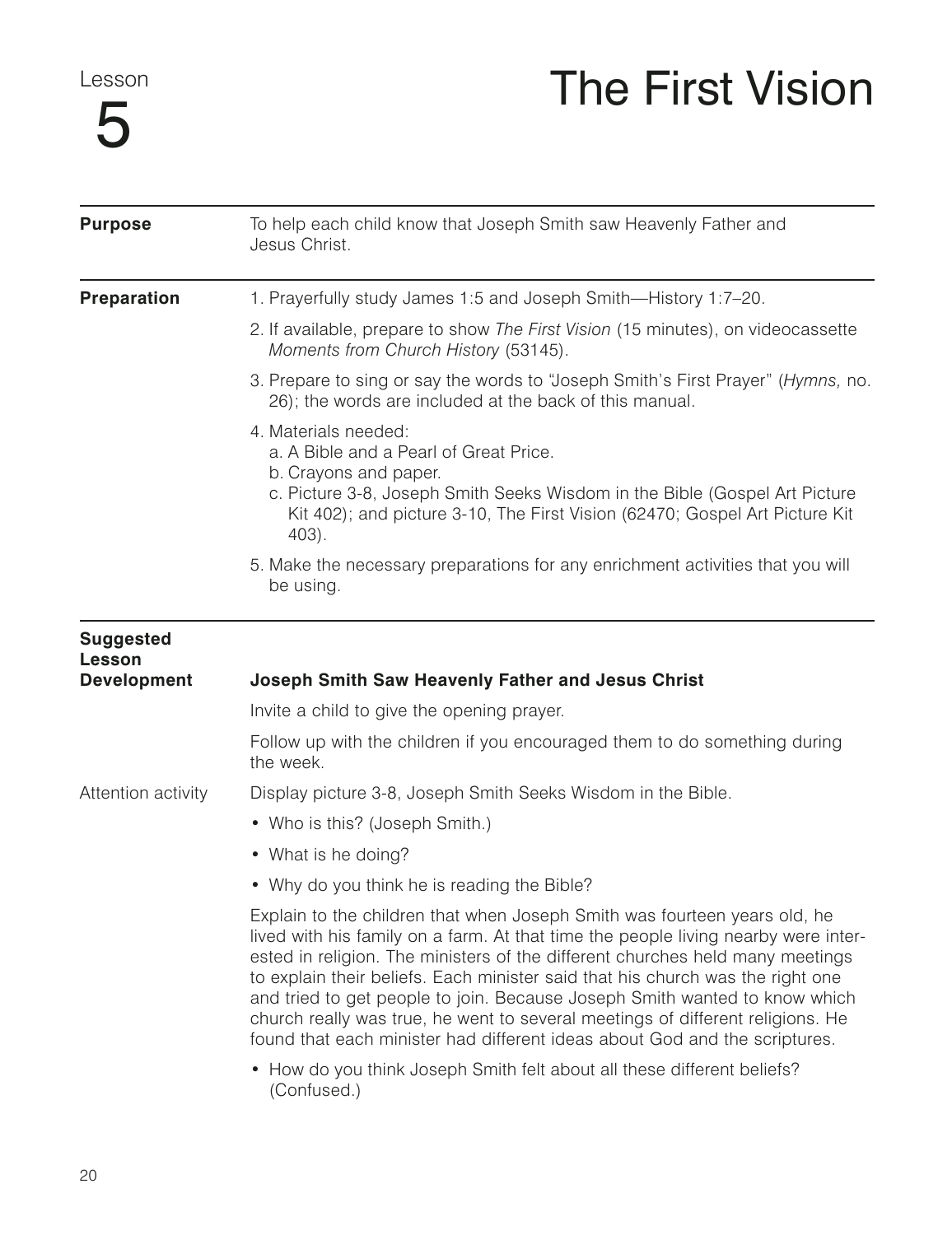| Scripture<br>discussion | If a child who can read is in the class, help him or her to read Joseph Smith-<br>History 1:10 or read it aloud yourself. Begin with the words "I often said to<br>myself"                                                                                                                   |
|-------------------------|----------------------------------------------------------------------------------------------------------------------------------------------------------------------------------------------------------------------------------------------------------------------------------------------|
|                         | Emphasize that the many ideas and opinions confused Joseph. He wondered<br>which of these churches was right or if they were all wrong. Joseph's mother,<br>two of his brothers, and a sister joined the Presbyterian Church, but Joseph<br>did not join any of the churches.                |
|                         | Show the children a Bible and explain that Joseph often read the Bible. One<br>day he read a scripture that impressed him very much.                                                                                                                                                         |
|                         | Have an older child read James 1:5 aloud or read it aloud yourself.                                                                                                                                                                                                                          |
|                         | • What do you think it means to lack wisdom? (Make sure the children know<br>that to lack wisdom means to not know or understand something.)                                                                                                                                                 |
|                         | • What does it mean to ask of God? (Pray to Heavenly Father.)                                                                                                                                                                                                                                |
|                         | Reread the scripture. Explain that this scripture means that we can pray<br>to Heavenly Father and ask him to help us understand and learn about<br>something.                                                                                                                               |
|                         | Joseph knew that he lacked wisdom. He was confused. He didn't know which<br>church was true, so he decided to do what the Bible says-pray to Heavenly<br>Father.                                                                                                                             |
| Videocassette or        | Show The First Vision, or relate the following:                                                                                                                                                                                                                                              |
| scripture story         | Early one spring morning, Joseph walked to a grove of trees near his home.<br>After looking around to make sure that he was alone, Joseph knelt down to<br>pray.                                                                                                                             |
|                         | As he was praying, he saw a very bright light in the air above his head. Joseph<br>described what he saw in this way: "When the light rested upon me I saw two<br>Personages, whose brightness and glory defy all description, standing above<br>me in the air" (Joseph Smith-History 1:17). |
| Picture and             | Show picture 3-10, The First Vision.                                                                                                                                                                                                                                                         |
| discussion              | One of the personages called Joseph by name and, pointing to the other, said,<br>"This is My Beloved Son. Hear Him!" (Joseph Smith—History 1:17).                                                                                                                                            |
|                         | • Who were these two personages? (Heavenly Father and Jesus.)                                                                                                                                                                                                                                |
|                         | Joseph asked Heavenly Father and Jesus which church was right and which<br>he should join. He was told that he should not join any of the churches<br>because they were all wrong. Joseph learned that Jesus' true Church was<br>no longer on the earth.                                     |
|                         | The place where Joseph Smith saw Heavenly Father and Jesus is now called<br>the Sacred Grove.                                                                                                                                                                                                |
|                         | • How do you think Joseph Smith felt after having seen Heavenly Father and<br>Jesus?                                                                                                                                                                                                         |
|                         | <b>Joseph Smith Learned Many Things from His Vision</b>                                                                                                                                                                                                                                      |
|                         | Ask the children what Joseph Smith learned from his vision. Bring out the                                                                                                                                                                                                                    |

following points: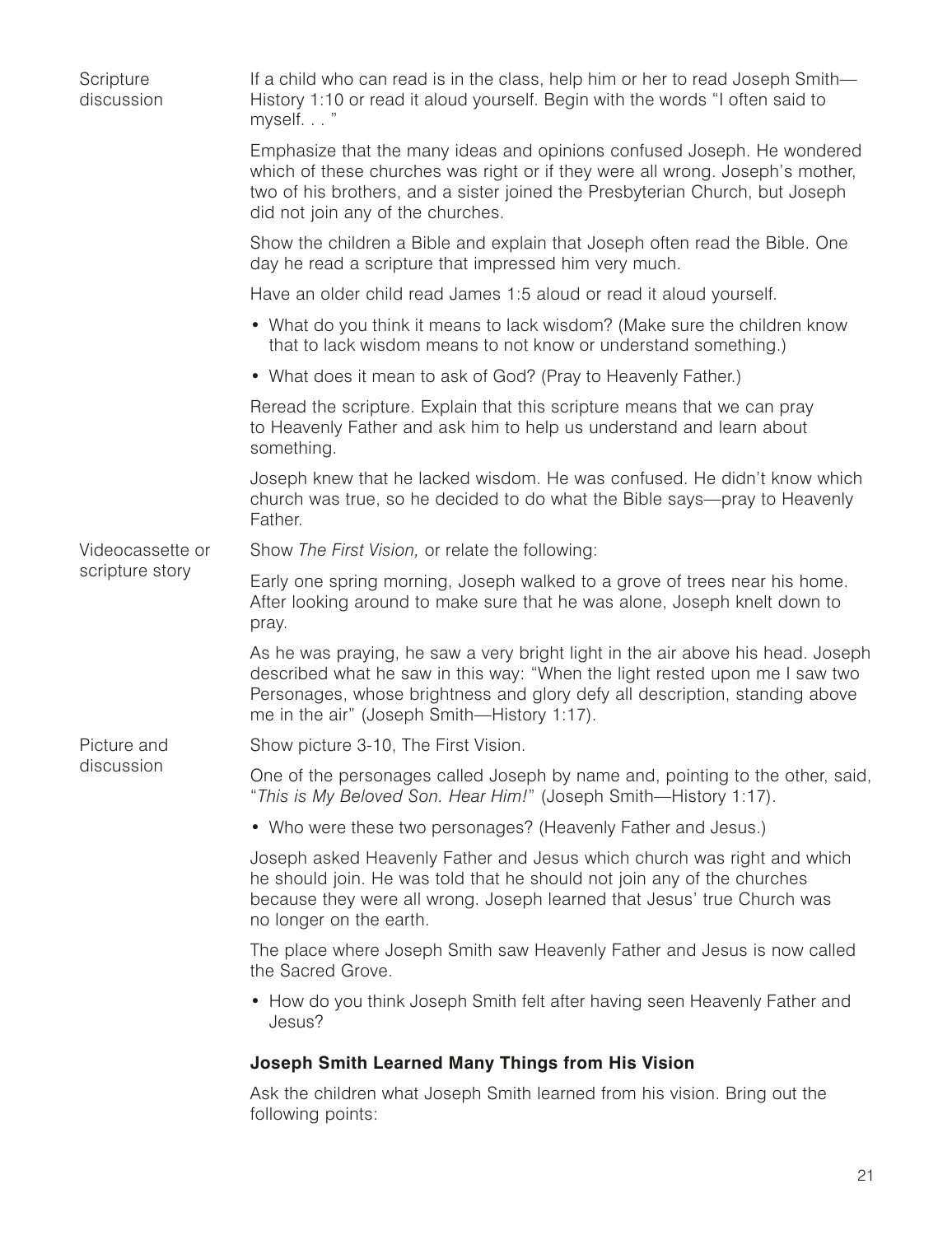|                                        | 1. Joseph saw Heavenly Father and Jesus. He learned that they have bodies of<br>flesh and bone.                                                                                                                                                                                   |
|----------------------------------------|-----------------------------------------------------------------------------------------------------------------------------------------------------------------------------------------------------------------------------------------------------------------------------------|
|                                        | 2. He learned that Jesus' true Church was no longer on earth.                                                                                                                                                                                                                     |
|                                        | 3. He learned that he was not to join any of the churches. Emphasize that none<br>of the churches was true. (You might tell the children that the next lesson will<br>explain how Joseph Smith helped bring Jesus' true Church back to the<br>earth.)                             |
|                                        | 4. He learned that Heavenly Father and Jesus care about us and answer<br>prayers.                                                                                                                                                                                                 |
| Song                                   | Sing or say the words to "Joseph Smith's First Prayer." Or you might invite a<br>guest to sing this song for the children.                                                                                                                                                        |
| Article of faith                       | Joseph Smith once wrote a letter to a man and explained what the Church<br>taught. Part of that letter became known as the Articles of Faith.                                                                                                                                     |
|                                        | Help the children repeat the first article of faith, which states that we believe<br>in Heavenly Father, Jesus Christ, and the Holy Ghost.                                                                                                                                        |
|                                        | <b>Summary</b>                                                                                                                                                                                                                                                                    |
| Testimony                              | Bear your testimony that Joseph Smith saw the Father and the Son, and<br>express your gratitude for Joseph Smith.                                                                                                                                                                 |
|                                        | Testify that Joseph learned that the promise in James 1:5 is true. If we lack<br>wisdom, we can ask Heavenly Father and receive an answer.                                                                                                                                        |
|                                        | Testify that Heavenly Father and Jesus love all of us. They will help us find<br>answers to our questions just as they helped Joseph Smith. Angels might not<br>appear to us; but if we ask sincerely, Heavenly Father will answer our prayers<br>in the way that is best for us. |
|                                        | Invite a child to give the closing prayer. Ask him or her to thank Heavenly<br>Father for Joseph Smith and for his vision of Heavenly Father and Jesus.                                                                                                                           |
| <b>Enrichment</b><br><b>Activities</b> | Choose from the following activities those that will work best for your children.<br>You can use them in the lesson itself or as a review or summary. For additional<br>guidance, see "Class Time" in "Helps for the Teacher."                                                    |
|                                        | 1. Have the children close their eyes while you read the words to the song "The<br>Sacred Grove" (Children's Songbook, p. 87). Ask them to think carefully<br>about Joseph's experience so they can draw a picture of it.                                                         |
|                                        | The Sacred Grove was green and fresh,<br>The morning sun shone bright around,<br>As Joseph knelt in fervent prayer,<br>As Joseph knelt in fervent prayer<br>Upon that sacred ground.                                                                                              |
|                                        | The Father and the Son appeared.<br>They spoke to him as with one voice.<br>Their message answered all his fears,<br>Their message answered all his fears<br>And made his heart rejoice.                                                                                          |